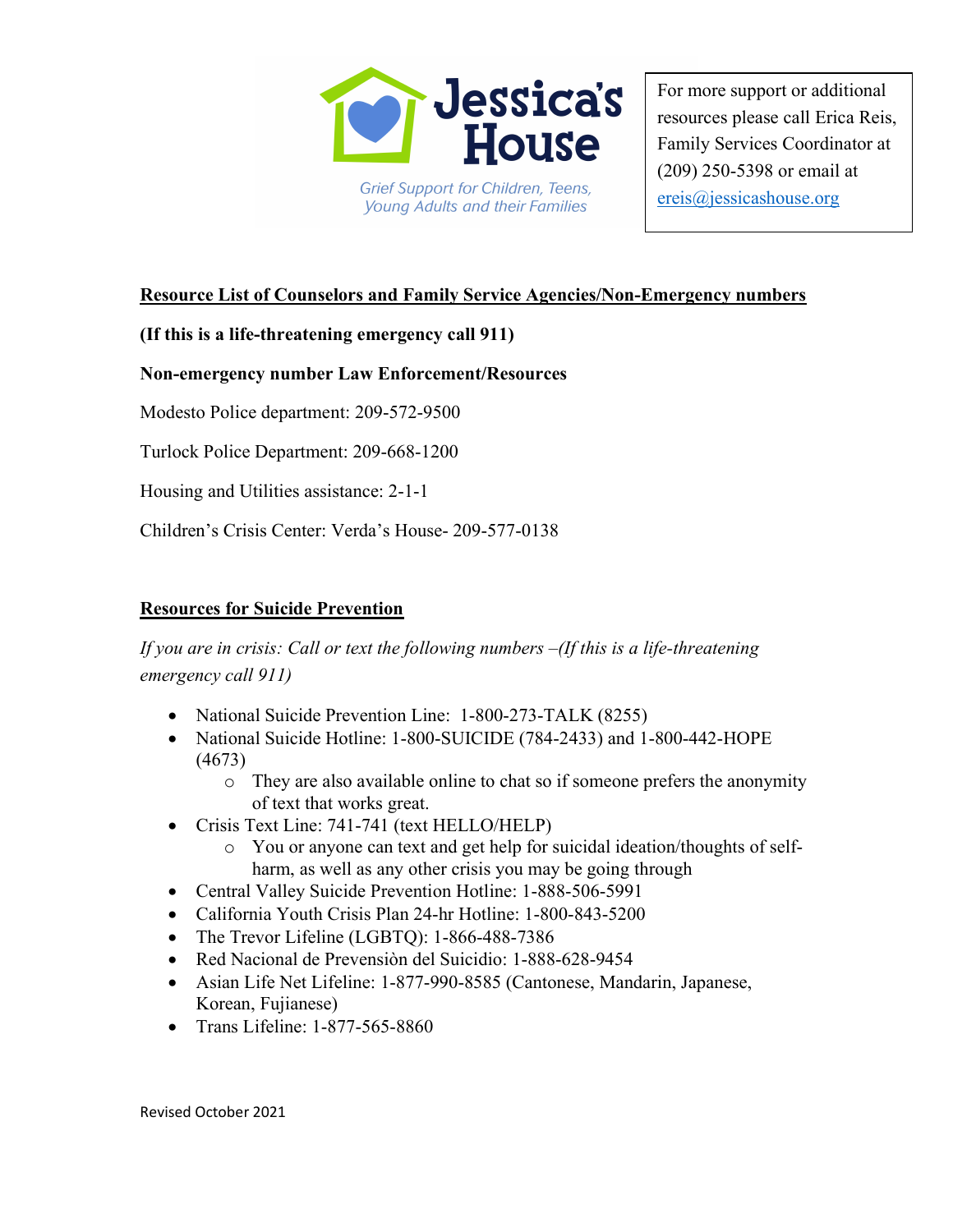

# Local Support Groups and Individual Bereavement Support

Hospice of Emanuel, Turlock  $- (209)$  664-2550

Community Hospice, Inc., Modesto – (209) 578-6300

Hospice of San Joaquin  $-$  (209) 957-3888

Grief Share Modesto- (209)-529-2666

Grief Share Merced- (209)-383-5038

Grief Share Turlock. (209) 485-2235.

Turlock Pregnancy and Health Center- (209) 656-9898 (Specialized peer support groups)

Compassionate Friends of Modesto/Riverbank Area The Community Casa 2201 Morrill Road Riverbank CA 95367-2692 United States Email: tcfmodestoriverbank@gmail.com Url: https://www.modestoriverbanktcf.org/

Chapter Phone Line (209) 622-6786

## Individual Counseling Services

Please Remember that the counselors listed simply suggestions; it is important that you find a counselor with whom you feel comfortable as counseling styles and approaches vary widely between professionals.

Revised October 2021 Most insurance companies and employers cover mental health treatment in some format. Most insurance companies also offer online search engines and customer support by phone to find a physician/counselor in your area that accepts your insurance. We recommend that you contact your insurance company for a list of providers. Another great way to find a counselor that takes your insurance is to "Google" the name of your insurance and the words, "find a physician". If you contact Jessica's House, we will be happy to help you find a selection of counselors that accept your insurance. Please do not hesitate to contact us, 209-(250-5395). We are her to assist and support your family in any way possible.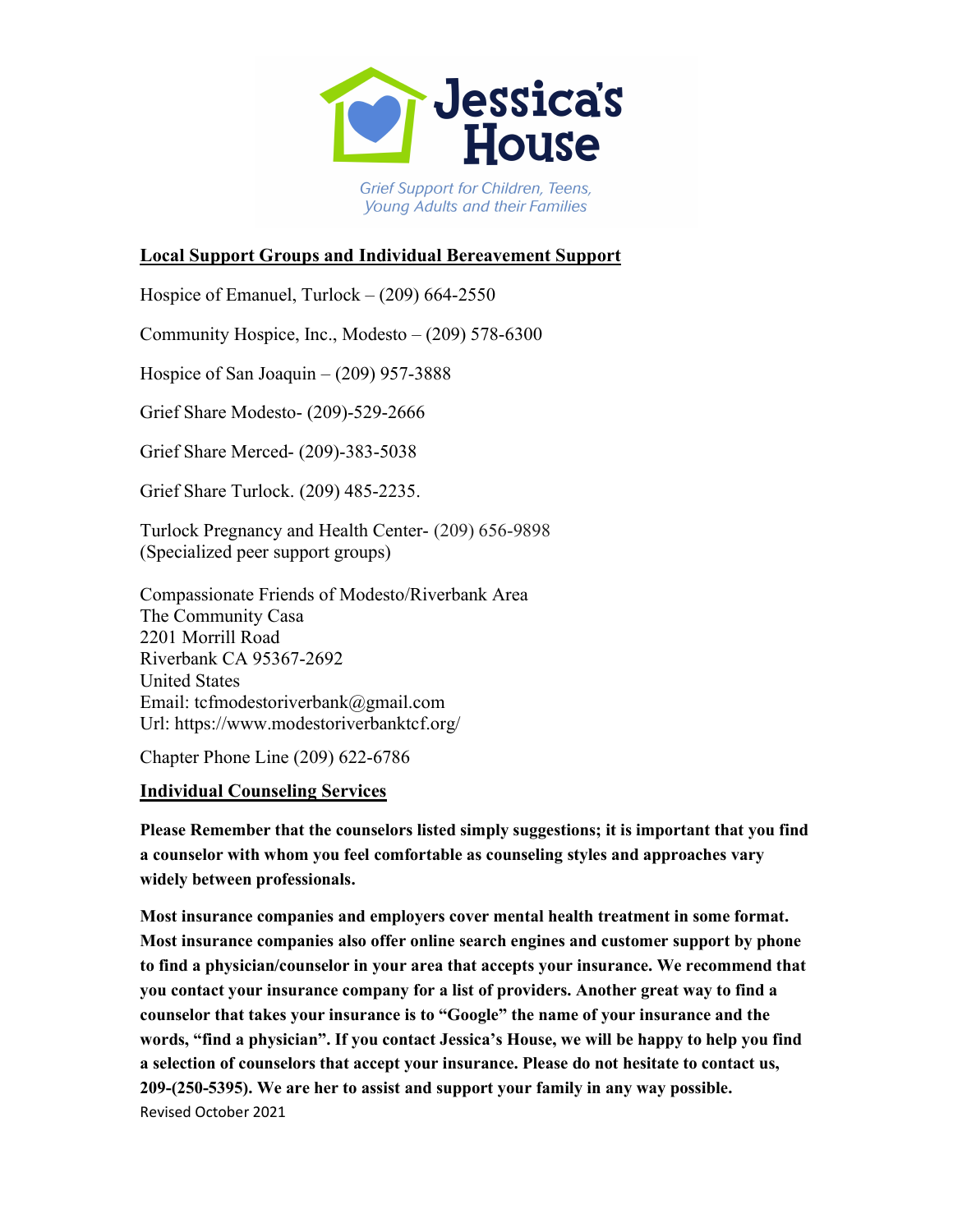

## Domestic Violence Resource:

## Haven Women's Center

301 Starr Ave. Turlock, CA, 95380

(209) 664-9131

OR

618 13th St, Modesto, CA 95354

(209) 524-4331

# Amy Mundello (Licensed Marriage and Family Therapist)

261 North Palm St.

Turlock, CA 95380

209-626-8868

https://www.psychologytoday.com/us/therapists/amy-mundello-turlock-ca/413034

## Annette Campo (Licensed Marriage and Family Therapist)

955 W. Center Street Manteca, CA 95337

209-541-5969

Website: www.annettecampomft.com

(Adults and Adolescents only)

## Cheryl Fink (licensed Marriage and Family Therapist, MA)

1604 Ford Ave, Suite 1

Modesto, CA 95350

209-676-8559

Revised October 2021 Website: counselinginmodesto.com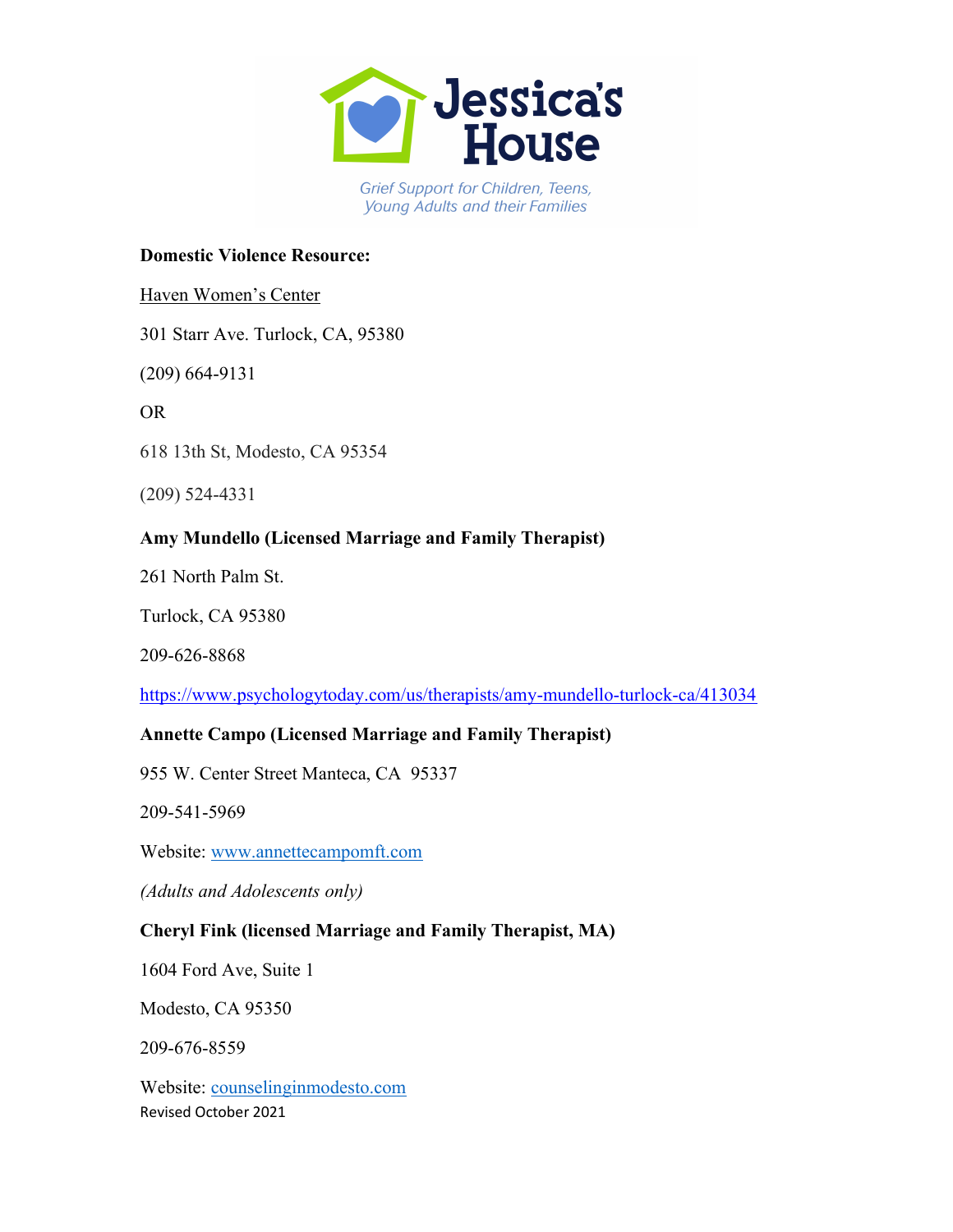

# Gina Lima-Vieira (Licensed Clinical Social Worker) (Bi-lingual)

4030 Crane Ave #111

Turlock, CA 95380

209-262-8082

Margaret Hunter, Art Therapy Counseling

1246 E. Canal Drive

Turlock, CA 95380

209-505-2790 For a 15-minute consultation please call

https://www.psychologytoday.com/us/therapists/margaret-r-hunter-turlock-ca/136114

#### Camille L. Holmes Ph.d.

1246 E. Canal Drive

Turlock, CA 95380

209-591-3680

## Miranda Palmer (Licensed Marriage Family Therapist)

1311 E Street

Modesto, CA 95354

209-343-2771 Website: counselinginmodesto.com

## Nancy Neufeld Silva, Ph.D., LCSW

1246 E. Canal Drive

Turlock, CA 95380

(209) 669-8538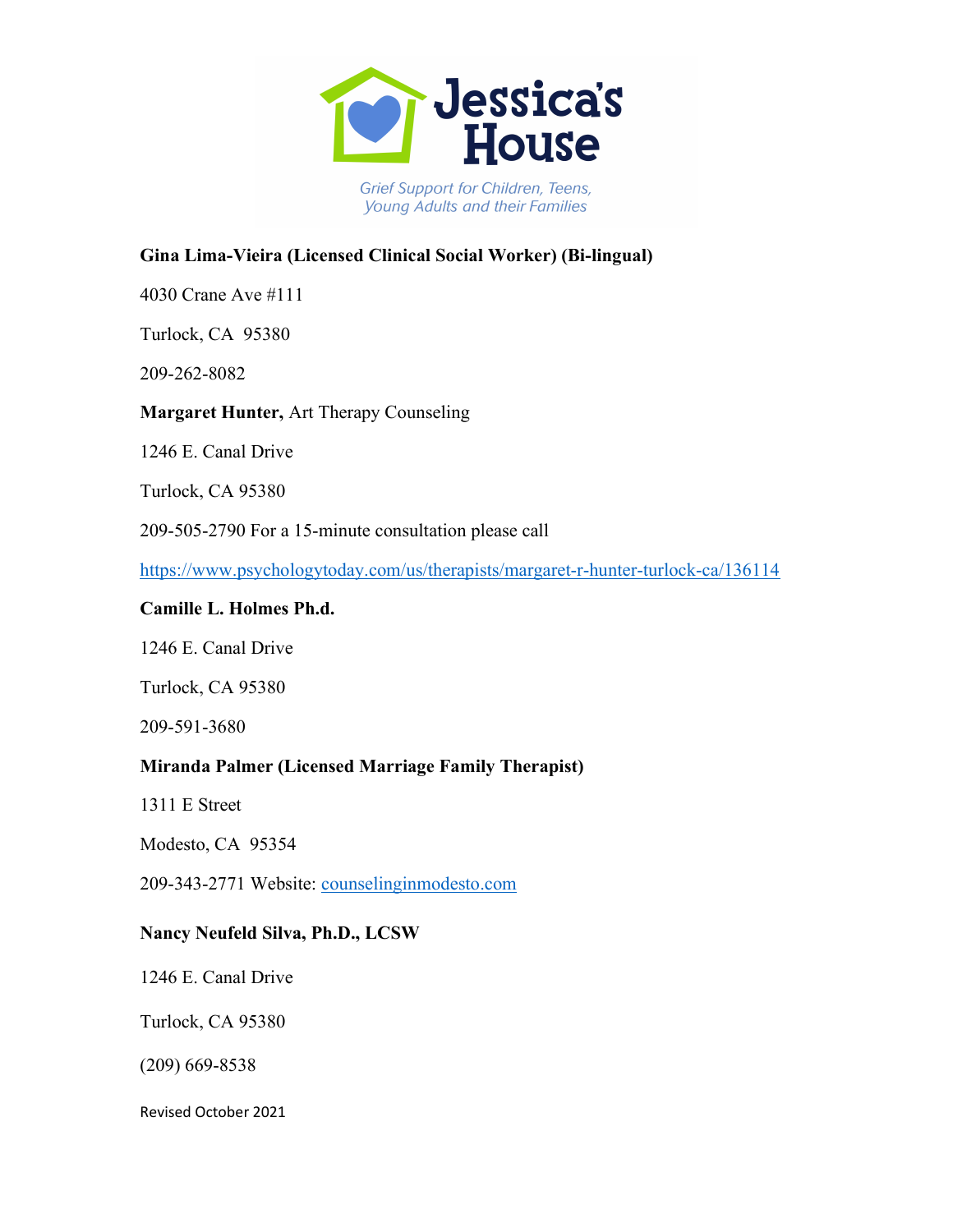

#### nancyneufeldsilva.com

# Sabrina Norton (Licensed Marriage and Family Therapist)

1317 Oakdale Rd #1110,

Modesto, CA 95355

209-410-8155

# Stephanie Love (Licensed Marriage and Family Therapist)

1314 G. St.

Modesto, CA 95355

209-307-7484

https://www.psychologytoday.com/us/therapists?search=stephanie%20love

## Shannon Nobles, AMFT

201 E. Orangeburg Ave

Modesto, CA 95350

209-408-0332

snoblesamft@gmail.com

## Alissa Berezay, LMFT

201 E. Orangeburg Ave

Modesto, CA 95350

209-408-0332

aberezaymft@gmail.com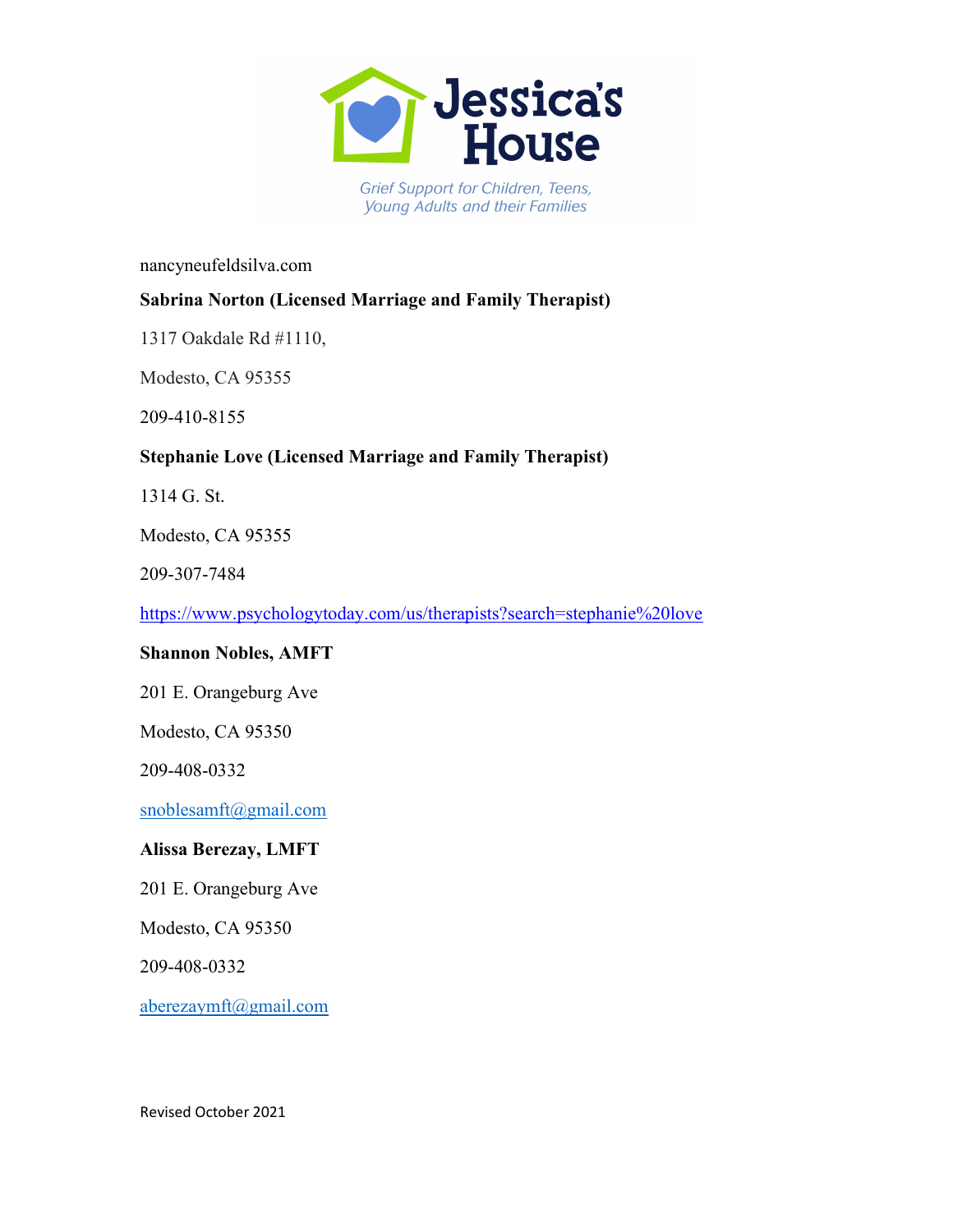

## Family Service Agencies and other support services

## Sierra Vista Child and Family Services

Turlock Office 2925 Niagra St. #3, Turlock, CA 95382 (209)-669-6771

Modesto Office 1030 15th St, Modesto, CA 95354 (209) 524-6371

## Center for Human Services

2000 W. Briggsmore Ave., Suite I Modesto, CA 95350 Turlock 209-669-6771 Modesto 209-550-5869

## Aspiranet

Turlock Family Resource Center 2160 Geer Rd, Turlock, Ca 95382 (209) 668-6118 Counseling Services 151 E. Canal Dr. Turlock, Ca 95380 209-669-2583

## Downey Park Counseling Associates

1213 Coffee Rd. Ste. P., Modesto, CA 95355 (209) 527-8943

## First Behavioral Health Urgent Care Center

2111 Geer Road Suit 510, Turlock, CA 95382 (209) 633-3057

The Tree House Club: A Place of Refuge for Children Experiencing Family Loss